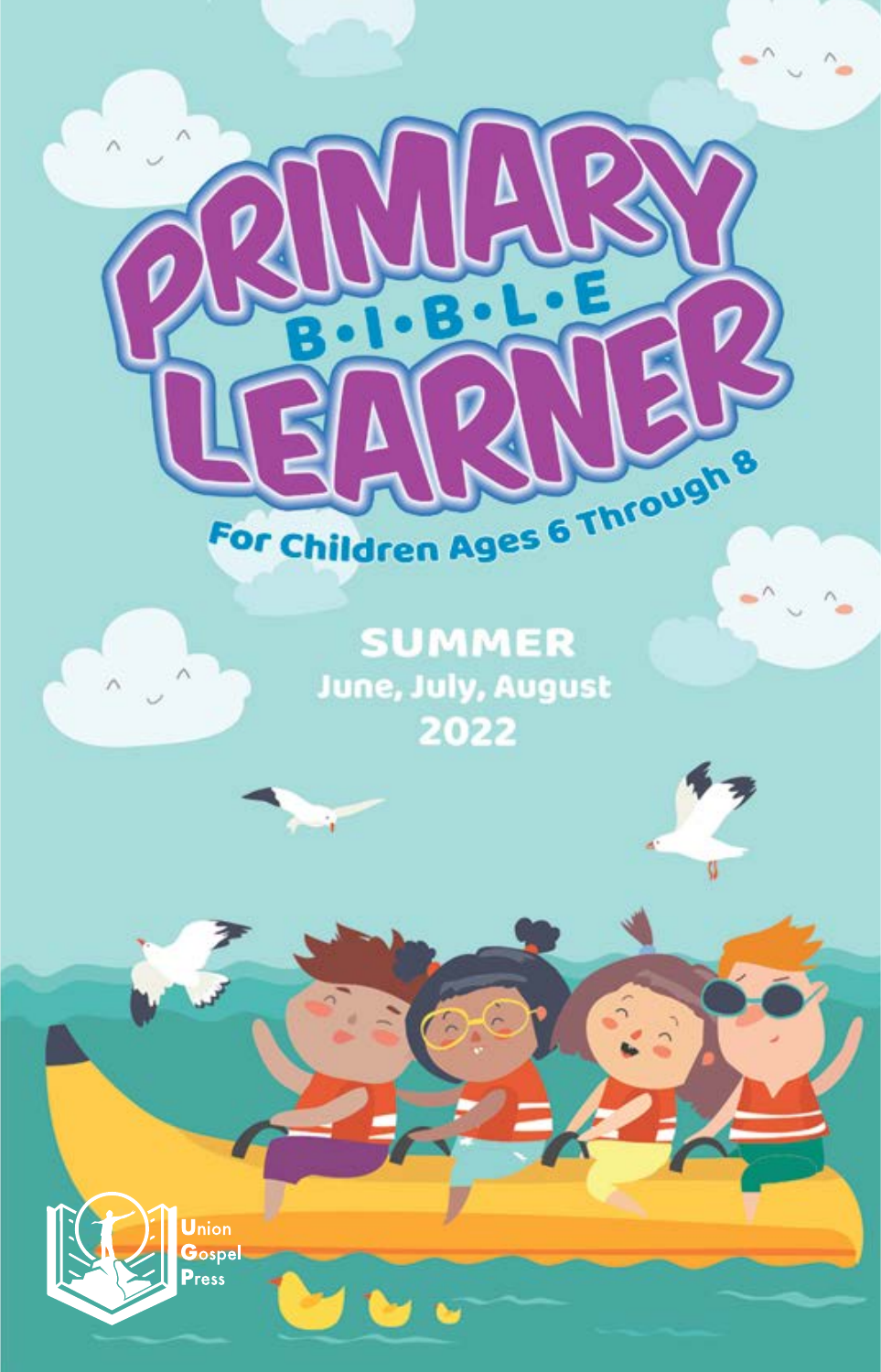

# **Primary Bible Learner**

**SUMMER QUARTER**

**Vol. XCI June, July, August 2022 No. 3**

**Editor in Chief: Kenneth Sponsler**



**Edited and published quarterly by THE INCORPORATED TRUSTEES OF THE GOSPEL WORKER SOCIETY UNION GOSPEL PRESS DIVISION Rev. W. B. Musselman, Founder Price: \$3.00 per quarter\* \$12.00 per year\***

*\*shipping and handling extra*

**ISBN 978-1-64495-228-3**

This material is part of the "Christian Life Series," copyright © 2022 by Union Gospel Press. All rights reserved. No portion of this publication may be reproduced in any form or by any means without written permission from Union Gospel Press, except as permitted by United States copyright law. Edited and published quarterly by The Incorporated Trustees of the Gospel Worker Society, Union Gospel Press Division. Mailing address: P.O. Box 301055, Cleveland, Ohio 44130-0915. Phone: 216-749-2100. www.uniongospelpress.com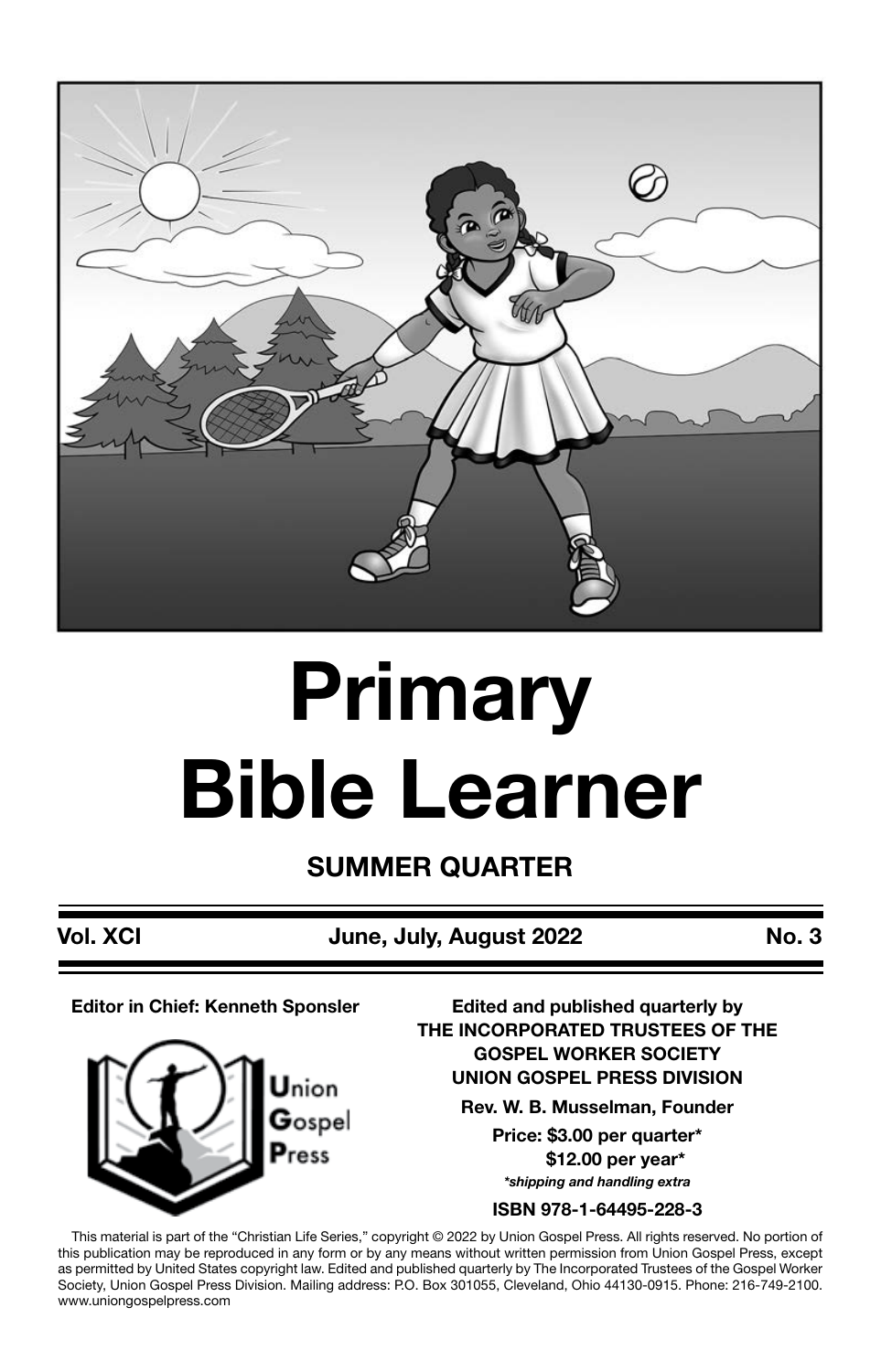*"But the Lord is faithful, who shall stablish you, and keep you from evil" (II Thessalonians 3:3).*

Cleveland, Ohio Summer 2022

Dear Boys and Girls,

Would you rather be a servant or a leader? That is actually a trick question. Many people think these words are opposite of each other. But during His time on earth, Jesus showed that a person can be both a servant and a leader.

Maybe you could think of it in the same way that healthy vegetables and a yummy dessert are parts of a good meal. You probably enjoy one of those parts a lot more than the other. But they can work together to make a meal more complete. Jesus' example and the Bible teach that being a servant goes together with being a good leader.

As servants, many of the leaders used by God also had to go through tough times. Some were thrown in jail. Others were beaten just for sharing the message that God told them to share with the people. Those types of problems can be scary. But God's people have always been able to call on Him for comfort and help.

The best example of serving others is seen at the cross, where Jesus died for our sins. That is how He showed His awesome love for us. He later rose from the dead! After trusting Jesus as your Saviour, you can also trust Him to always be with you as you serve Him and share His love with others.

Your friend,

*Reggie*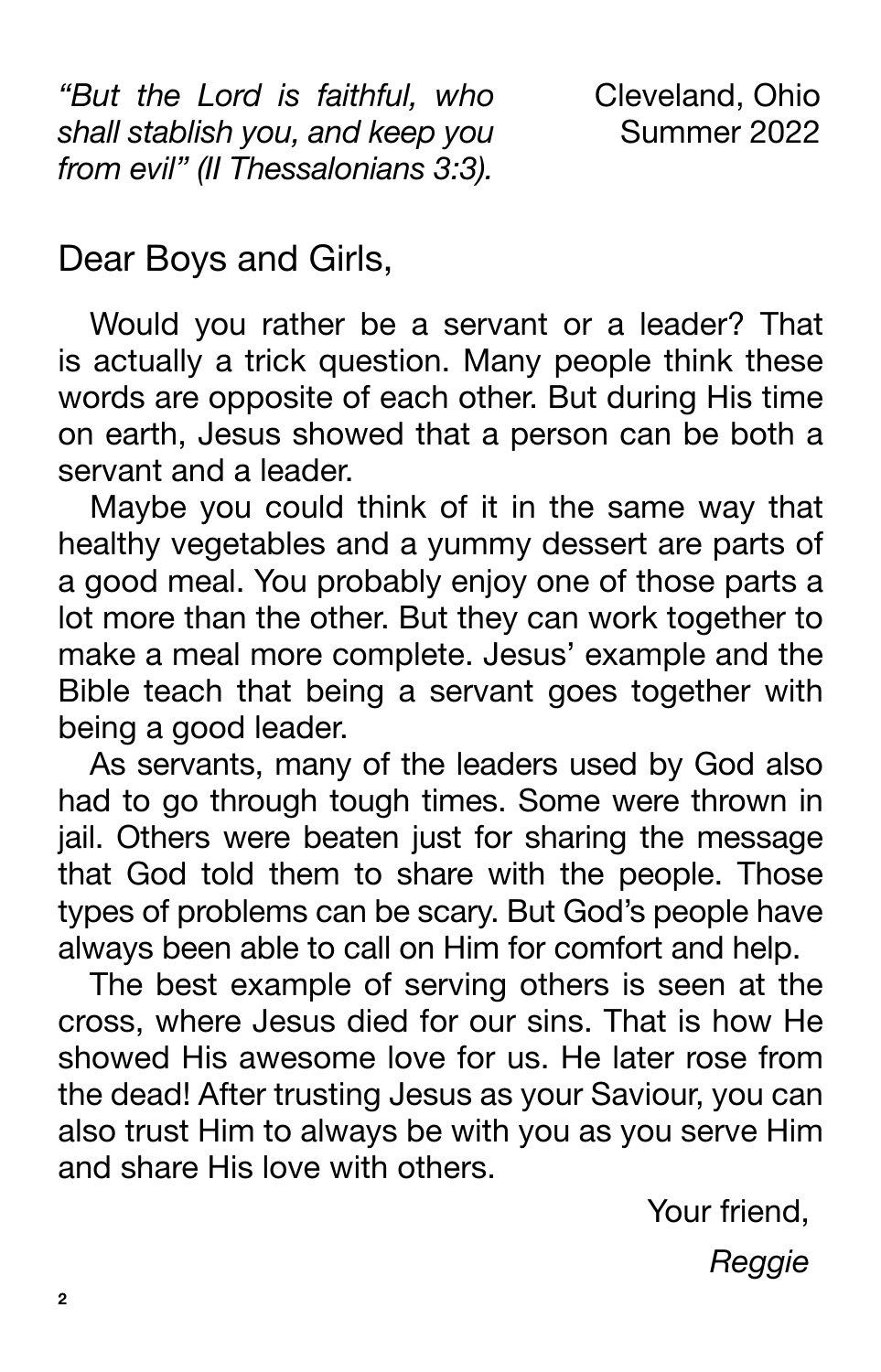### A Long Wait

*Why isn't he here yet?* Tina thought. Her dad was usually waiting five minutes early to pick her up from summer camp. But today he was already ten minutes late. She was going to miss the exciting conclusion of her favorite TV show. *How is Prina the Pony going to escape the Pit of Doom?* Tina wondered.

More time went by. Now there were just two other students waiting to be picked up. Tina's dad was always on time. Was something wrong today? Was her dad OK?

Tina started to worry about her dad's safety. She then closed her eyes and prayed that God would make sure that he was safe.

Shortly after Tina had prayed, the counselor who was in the room said, "Tina, your father is here to pick you up." Tina hopped out of her seat with a huge smile. She quickly grabbed her book bag and hurried to meet her dad at the door.

As they walked to the car, Tina had a talk with her dad. "Why did it take you so long to get here?" she asked.

"There was a big accident on the highway. I think no one was badly hurt. Praise God!" Dad answered. "I wanted to be here on time for you, but it didn't work out that way. Just remember that God is always faithful and will always be with you. Oh, and don't worry about your favorite show. I made sure that it would be recorded just in case we were late. I know how much you wanted to see today's show."

"Thanks, Dad!" Tina said with a huge smile.

*—Reginald Coats.*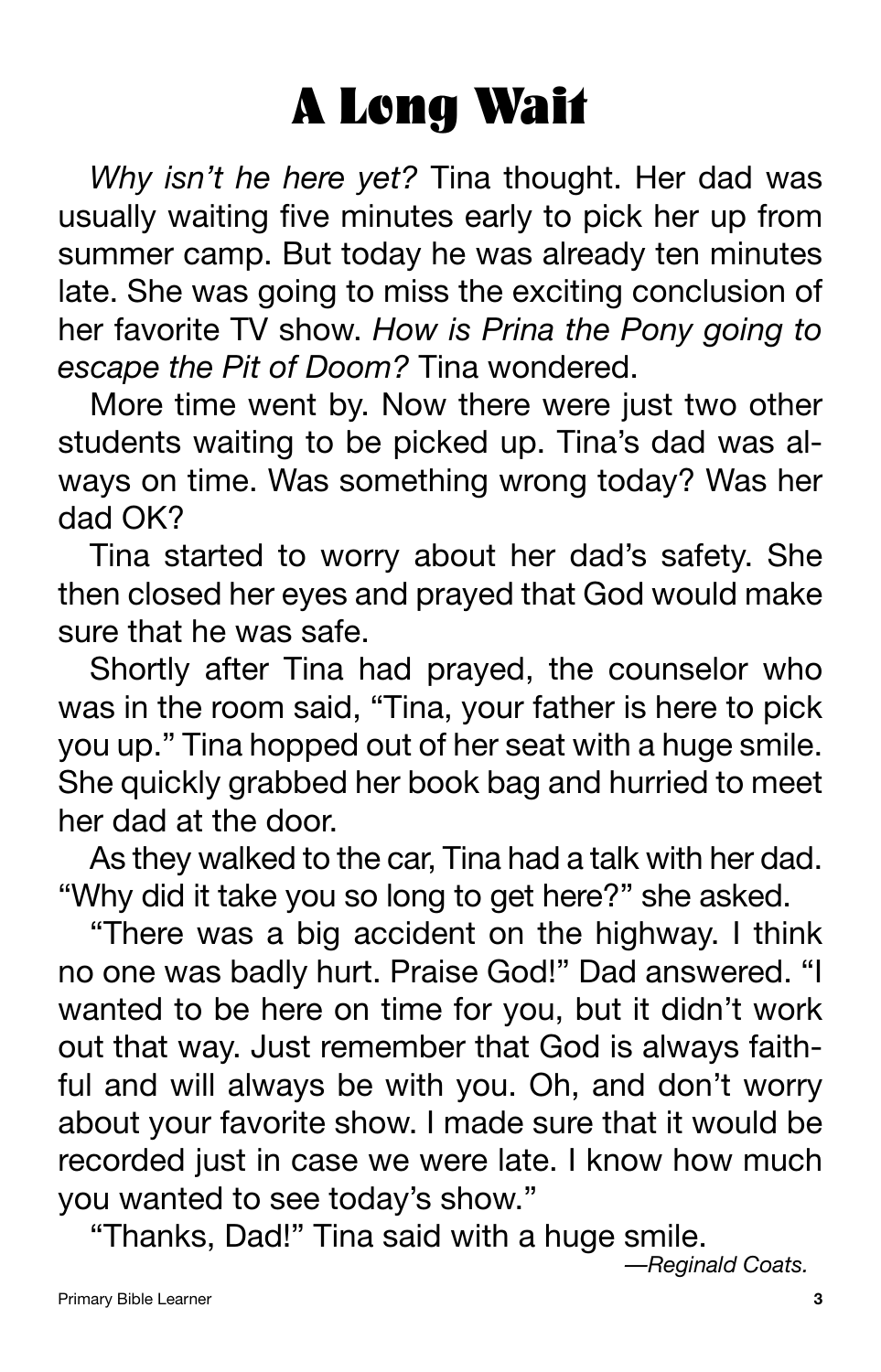## Big Things

This summer was going to be the best one yet! At least that seemed to be true for all Amir's classmates. Some would be going with their parents on mission trips to tell people about Jesus. Others would be going on fun bike rides to raise money for mission trips. Some of Amir's friends would even be leaving the country on their trips.

*I'm not doing anything special like that,* Amir thought. He went to a Christian school. Students were encouraged to find special ways to serve others over the summer.

"What are you doing for summer service this year?" Lisa asked Amir. Amir's heart skipped a beat. He did not want his friends to know that he would not be doing anything "big and important."

"Uh, I don't know yet," Amir answered. "But it's going to be big." He was upset with himself for not coming up with something better to say.

Amir's mom could tell that something was bothering him when he got home. "What's wrong?" she asked.

"I don't have anything big and important to do for summer service this year," he answered.

"Well, God can use something you think is little to do big things," Mom said. "I think Dad might have a little something for you to do this summer. He and some others from the church are planning an event."

Amir could not wait to hear more about the event when his dad got home. "Mom said you might have something for me to do this summer!" Amir shouted when his dad came home.

"Wow! You sure are happy to see me today," Dad

**4**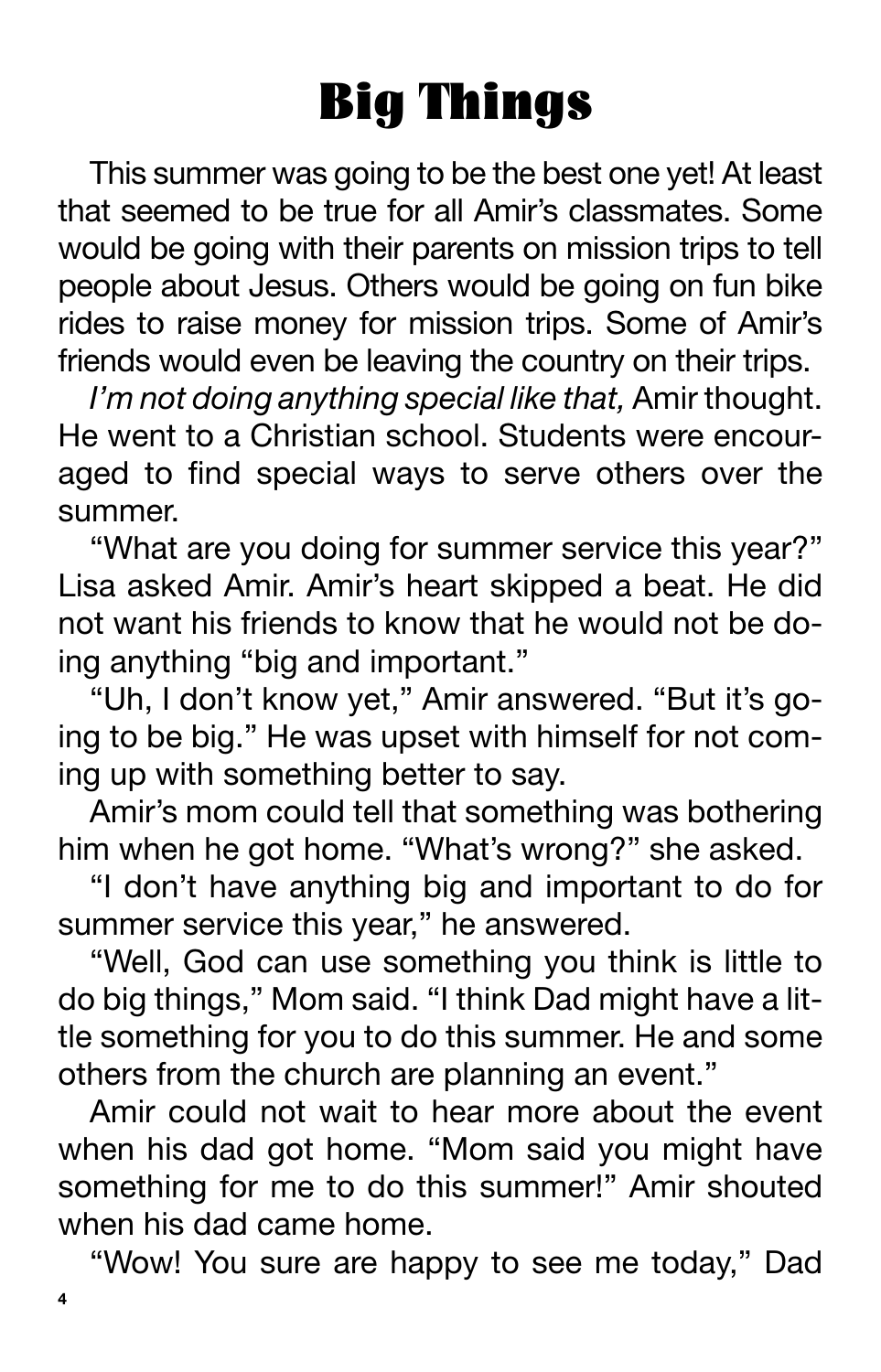

said. Dad then told Amir about the church's plans to have a cookout and food giveaway. The goal was to give food to those who were hungry and to tell them about Jesus. "We're going to need servers to carry meals outside from the kitchen. Do you think you could help us out?"

"Yes! I can do that," Amir answered happily.

Later that summer, the event was a big success. A man who had received a meal also made a big decision. He heard about Jesus dying for his sins and being raised again. He decided to trust Jesus as Saviour. He also started to attend church services.

Amir was thrilled that God had used his "little" act of service to do such a big thing.

*—Reginald Coats.*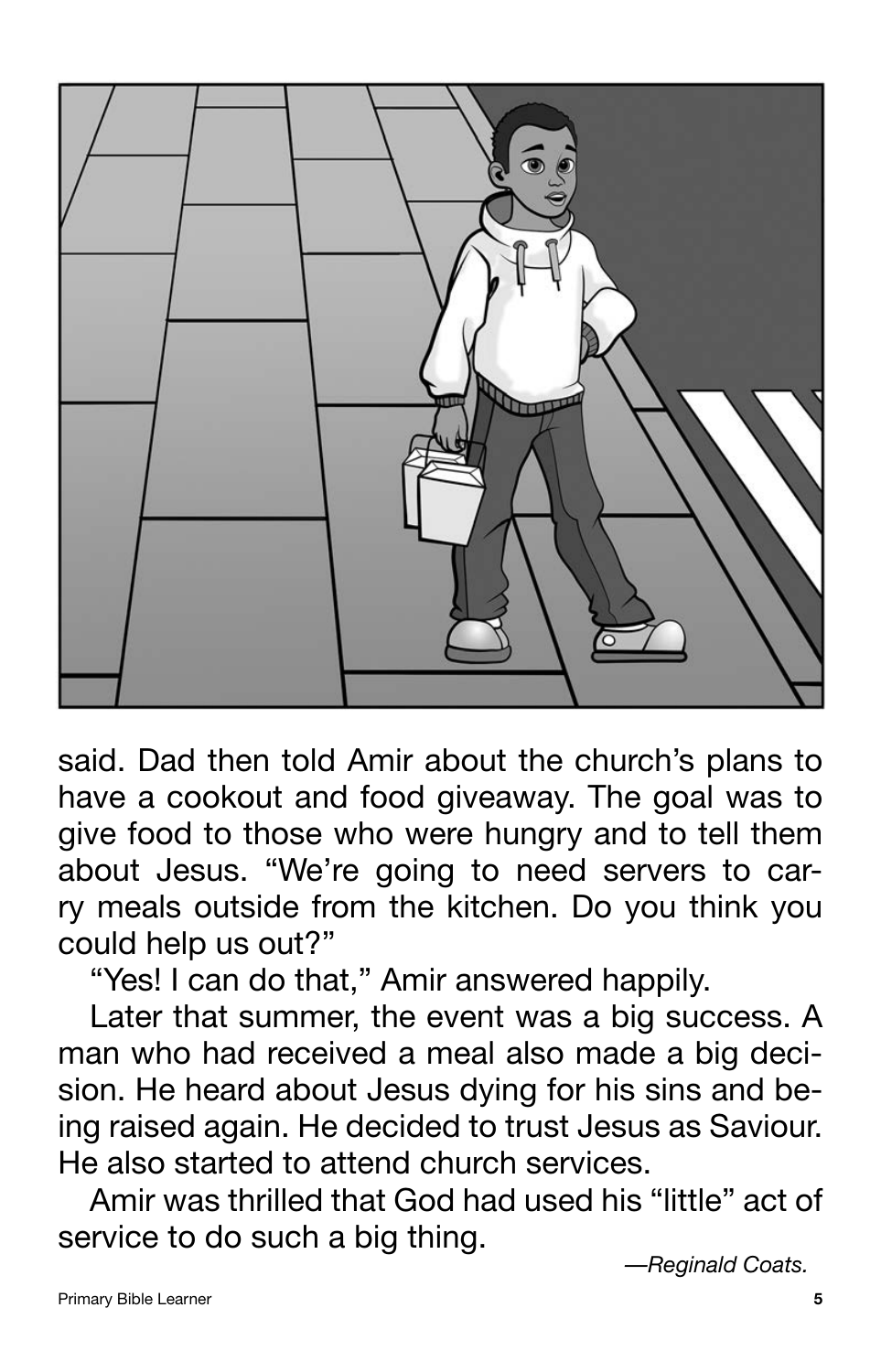

#### God Has a Job for Samuel

Lesson Text: I Samuel 3:1-9, 19-20; 7:3-5, 10, 12

**GOLDEN TEXT: "And the Lord . . . called as at other times, Samuel, Samuel. Then Samuel answered, Speak; for thy servant heareth"** © The Classic Bible Art Collection **(I Samuel 3:10).**

### OUR LESSON TALK

As a child, Samuel lived in the tabernacle. He helped Eli the priest. One night after Samuel went to bed, a voice called his name. Samuel thought Eli wanted him, but Eli said, "I did not call you."

Twice, a voice called, "Samuel." Both times, Samuel asked what Eli wanted; but Eli had not called him.

The third time, Eli realized that God was calling Samuel. Eli told Samuel to say, "Speak, Lord, for Your servant is listening." The Lord then gave Samuel his first message.

As Samuel grew older, everyone in Israel knew that he was a prophet. They gathered at Mizpah, and Samuel told them to turn from idols and serve the Lord.

The Philistines attacked the Israelites at Mizpah. The Lord sent a loud thunder that frightened the Philistines so much that the Israelites won the battle.

Samuel put up a stone to mark the victory. He called it "Ebenezer," meaning the Lord had helped His people.